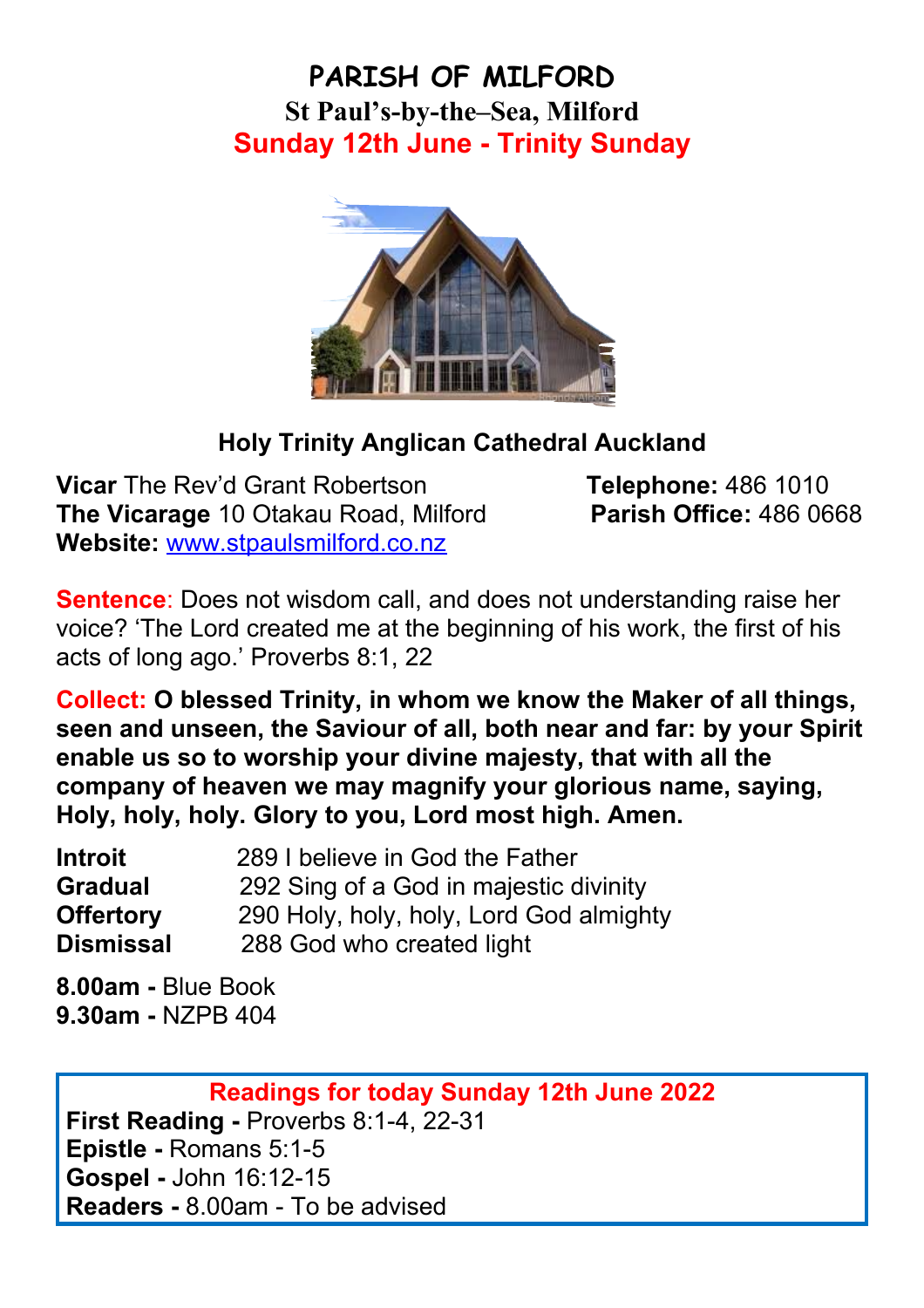#### **Readers -** 9.30am - Patrick and Karen

# **Proverbs 8:1-4, 22-31**

Does not wisdom call and understanding raise her voice? On the heights, beside the way, at the crossroads she takes her stand; beside the gates in front of the town, at the entrance of the portals she cries out: "To you, O people, I call, and my cry is to all who live. "The LORD created me at the beginning of his work, the first of his acts of long ago. Ages ago I was set up, at the first, before the beginning of the earth. When there were no depths I was brought forth, when there were no springs abounding with water. Before the mountains had been shaped, before the hills, I was brought forth, when he had not yet made earth and fields or the world's first bits of soil. When he established the heavens, I was there; when he drew a circle on the face of the deep, when he made firm the skies above, when he established the fountains of the deep, when he assigned to the sea its limit, so that the waters might not transgress his command, when he marked out the foundations of the earth, then I was beside him, like a master worker, and I was daily his delight, playing before him always, playing in his inhabited world and delighting in the human race.

### **Romans 5:1-5**

Therefore, since we are justified by faith, we have peace with God through our Lord Jesus Christ, through whom we have obtained access to this grace in which we stand; and we boast in our hope of sharing the glory of God. And not only that, but we also boast in our sufferings, knowing that suffering produces endurance, and endurance produces character, and character produces hope, and hope does not disappoint us, because God's love has been poured into our hearts through the Holy Spirit that has been given to us.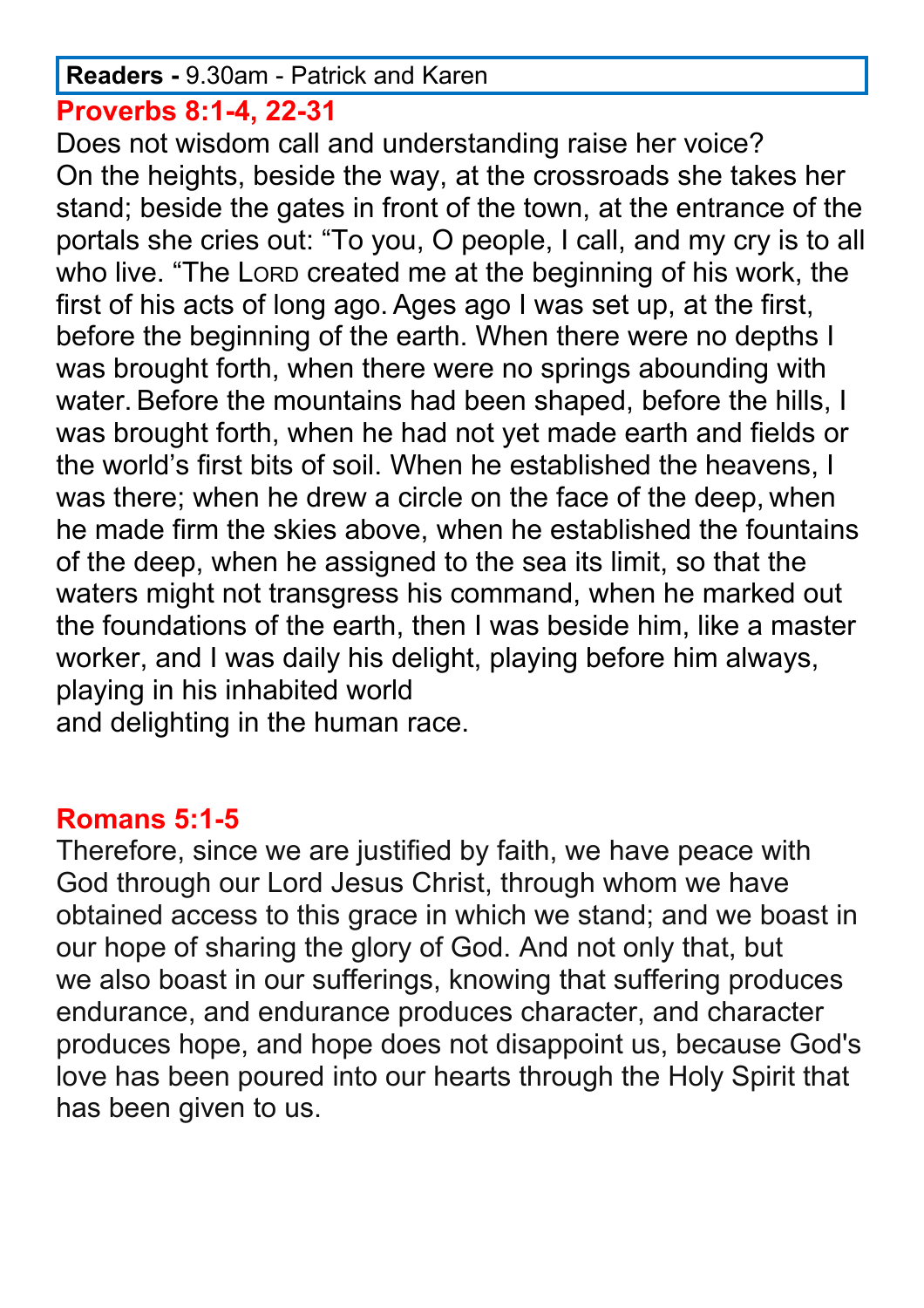# **John 16:12-15**

"I still have many things to say to you, but you cannot bear them now. When the Spirit of truth comes, he will guide you into all the truth; for he will not speak on his own, but will speak whatever he hears, and he will declare to you the things that are to come. He will glorify me, because he will take what is mine and declare it to you. All that the Father has is mine. For this reason I said that he will take what is mine and declare it to you.

We remember in our prayers - Julie, Rosemary, Ayrton, Megan, Jane, Dianne, Noeline, Gillian, Barrie, Lesley, Lorna, Shobha, Pat, Hazel, Shelley, Cynthia, Logan, Kelvin, Margaret, Geoff. Residents and parishioners in Parr Terrace, Rae Road, Rahopara Street, Seaview Road, Taumata Road.

**Readings for next Sunday 19th June 2022 First Reading -** 1 Kings 19: 1-4, 8-15a **Epistle -** Galatians 3: 23-29 **Gospel -** Luke 8: 26-39 **Readers -** 8.00am - To be advised **Readers -** 9.30am - Marion and Joy

### **NEXT WEEK**

|                       | Tuesday 14 <sup>th</sup> June Selwyn Centre 9.30am. Join us for<br>friendship, fun and morning tea. Cost \$5.00. |
|-----------------------|------------------------------------------------------------------------------------------------------------------|
|                       |                                                                                                                  |
| <b>Wednesday 15th</b> | 10.00am Holy Communion. Followed by                                                                              |
| June                  | morning tea.                                                                                                     |
| Thursday 16th         | 10.00am Mainly Music. Cost \$5.00                                                                                |
| June                  |                                                                                                                  |
|                       | Sunday 19th June   Holy Communion 8.00am and 9.30am                                                              |